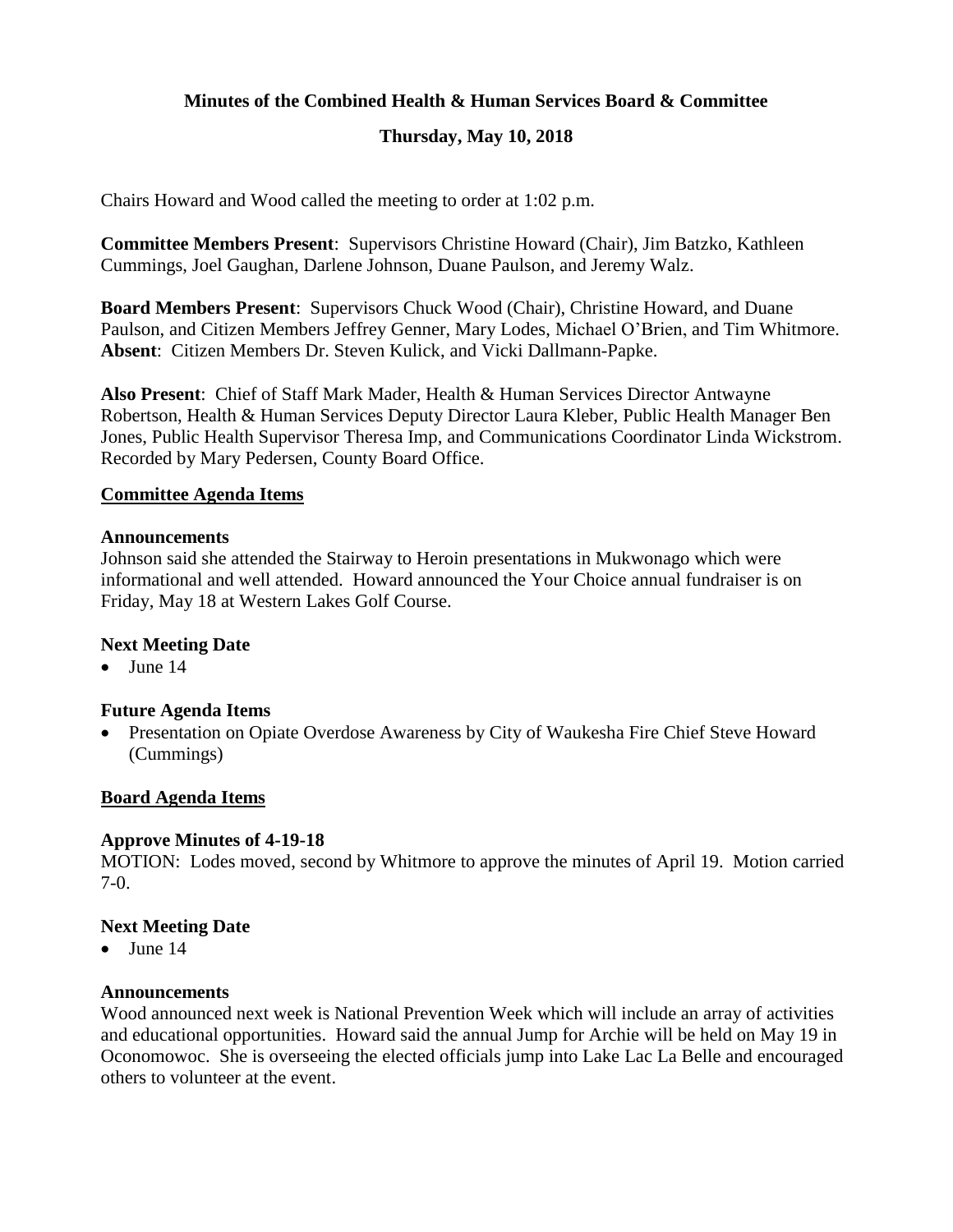5-10-18 HHS Committee/Board Page **2** of **3**

Robertson announced an anniversary event and press conference will be held on Wednesday, May 16 at 9:00 a.m. at the Human Services Center to discuss first year results of a four-tiered work plan to combat opiate overdose deaths in Waukesha County with Federal Prevent Prescription Drug/Opioid Overdose grant funding.

### **Discussion Items**

## **Committee Welcome and Opening Remarks by Chair** *(Committee)*

Howard distributed budget information on the divisions within Health & Human Services and discussed how programs tie into the Community Health Improvement Plan and Process (CHIPP). She noted annual funding does not cover needs and we are relying more and more on non-profits that partner with Waukesha County.

## **Nomination and Election of Vice Chair and Secretary** *(Committee)*

MOTION: Johnson moved, second by Batzko to elect Cummings as vice chair of the Committee. Motion carried 7-0.

MOTION: Cummings moved, second by Johnson to elect Walz as secretary of the Committee. Motion carried 7-0.

### **Discuss Committee Duties and Responsibilities as Contained in the Code of Ordinances**  *(Committee)*

Howard briefed the committee on their duties and responsibilities as outlined in the County Code of Ordinances.

## **Approve Name Change of the AODA Advisory Committee to Waukesha County Substance Use Advisory Committee** *(Board)*

O'Brien discussed the name change which is an attempt to better communicate policy recommendations and this puts it under the umbrella of all substances. Also, the term substance use is generally more recognizable than AODA.

MOTION: Genner moved, second by Lodes to approve the name change to Waukesha County Substance Use Advisory Committee.

Whitmore did not fully support the name change as people could mistake it to mean the teaching of drug use. This issue was discussed further.

MOTION: Lodes moved, second by Whitmore to amend the above motion whereby the new name shall be Waukesha County Advisory Committee on Substance Abuse.

Kleber advised that the term "substance use" follows the current Federal Substance Abuse and Mental Health Services Administration's (SAMHSA) guidelines. After further discussion, Lodes withdrew her motion with Whitmore's approval.

The original motion carried 6-1. Whitmore voted no.

# **Approve Updated Substance Use Advisory Committee Bylaws** *(Board)*

MOTION: Genner moved, second by O'Brien to approve the amended Substance Use Advisory Committee Bylaws. Motion carried 7-0.